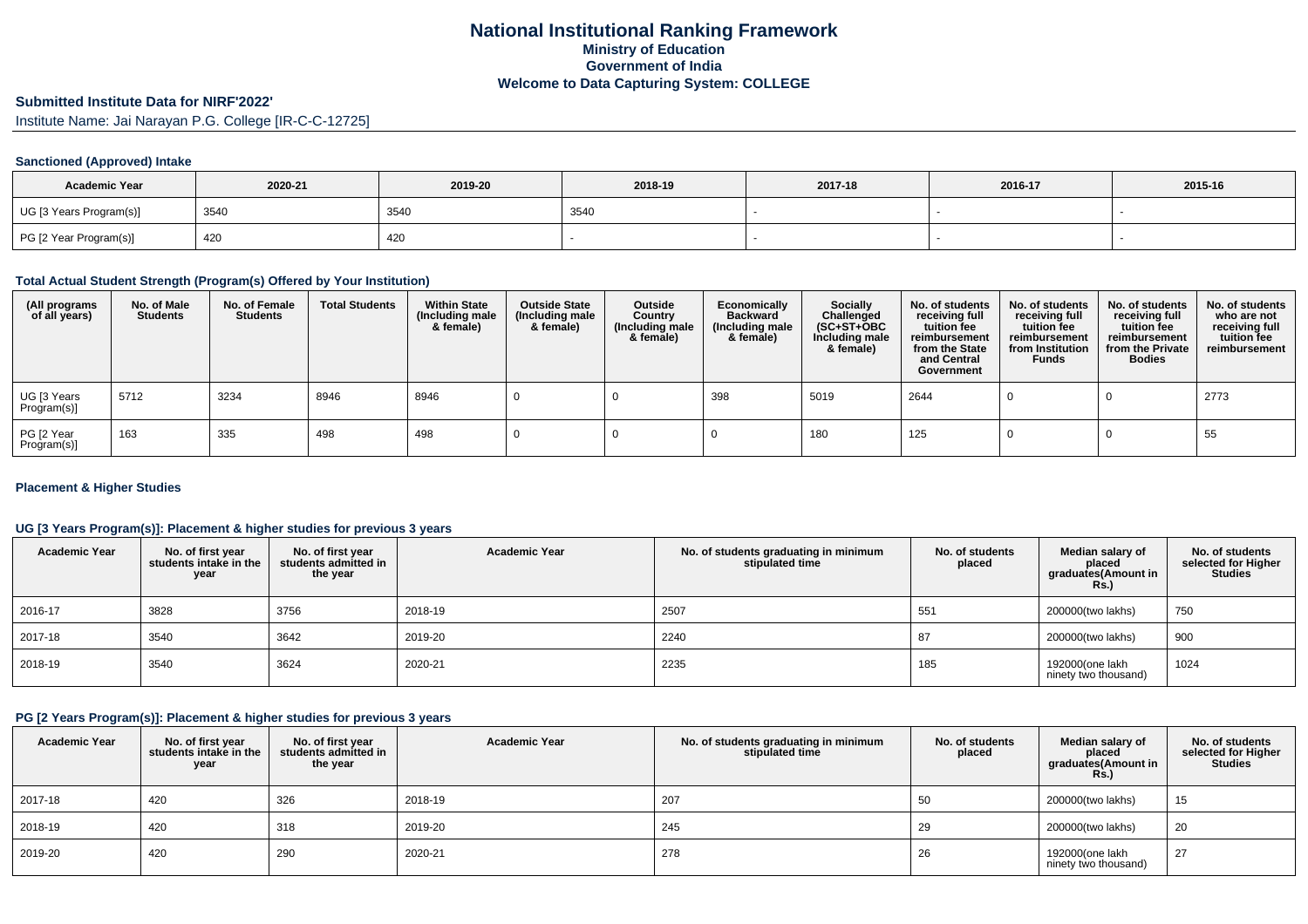## **Financial Resources: Utilised Amount for the Capital expenditure for previous 3 years**

| <b>Academic Year</b>                                                                            | 2020-21                                                  |                                                                                                      | 2018-19                                                                  |  |
|-------------------------------------------------------------------------------------------------|----------------------------------------------------------|------------------------------------------------------------------------------------------------------|--------------------------------------------------------------------------|--|
| <b>Utilised Amount</b>                                                                          |                                                          | <b>Utilised Amount</b>                                                                               | <b>Utilised Amount</b>                                                   |  |
|                                                                                                 |                                                          | Annual Capital Expenditure on Academic Activities and Resources (excluding expenditure on buildings) |                                                                          |  |
| Library                                                                                         | 301004 (THREE LAKH ONE THOUSAND FOUR)                    | 779130 (SEVEN LAKH SEVENTY NINE THOUSAND ONE<br>HUNDRED THIRTY ONLY)                                 | 841055 (EIGHT LAKH FORTY ONE THOUSAND FIFTY FIVE)                        |  |
| New Equipment for Laboratories                                                                  | 46605 (FORTY SIX THOUSAND SIX HUNDRED FIVE)              | 258604 (TWO LAKH FIFTY EIGHT THOUSAND SIX<br>HUNDRED FOUR)                                           | 196679 (ONE LAKH NINETY SIX THOUSAND SIX HUNDRED<br><b>SEVENTY NINE)</b> |  |
| Other expenditure on creation of Capital Assets (excluding<br>expenditure on Land and Building) | 598117 (FIVE LAKH NINETY EIGHT ONE HUNDRED<br>SEVENTEEN) | 5096499 (FIFTY LAKH NINETY SIX THOUSAND FOUR<br>HUNDRED NINETY NINE)                                 | 5096499 (FIFTY LAKH NINETY SIX THOUSAND FOUR<br>HUNDRED NINETY NINE)     |  |

## **Financial Resources: Utilised Amount for the Operational expenditure for previous 3 years**

| <b>Academic Year</b>                                                                                                                                                                           | 2020-21                                                                                      | 2019-20                                                                                           | 2018-19                                                                                           |
|------------------------------------------------------------------------------------------------------------------------------------------------------------------------------------------------|----------------------------------------------------------------------------------------------|---------------------------------------------------------------------------------------------------|---------------------------------------------------------------------------------------------------|
|                                                                                                                                                                                                | <b>Utilised Amount</b>                                                                       | <b>Utilised Amount</b>                                                                            | <b>Utilised Amount</b>                                                                            |
|                                                                                                                                                                                                |                                                                                              | <b>Annual Operational Expenditure</b>                                                             |                                                                                                   |
| Salaries (Teaching and Non Teaching staff)                                                                                                                                                     | 249882820 (TWENTY FOUR CRORE NINETY EIGHT LAKH<br>EIGHTY TWO THOUSAND EIGHT HUNDRED TWENTY ) | 238272263 (TWENTY THREE CRORE EIGHTY TWO LAKH<br>SEVENTY TWO THOUSAND TWO HUNDRED SIXTY<br>THREE) | 238272263 (TWENTY THREE CRORE EIGHTY TWO LAKH<br>SEVENTY TWO THOUSAND TWO HUNDRED SIXTY<br>THREE) |
| Maintenance of Academic Infrastructure or consumables and<br>other running expenditures(excluding maintenance of hostels<br>and allied services, rent of the building, depreciation cost, etc) | 705528 (SEVEN LAKH FIVE THOUSAND FIVE HUNDRED<br><b>TWENTY EIGHT)</b>                        | 3654511 (THIRTY SIX LAKH FIFTY FOUR THOUSAND FIVE<br>HUNDRED ELEVEN)                              | 3654511 (THIRTY SIX LAKH FIFTY FOUR THOUSAND FIVE<br>HUNDRED ELEVEN)                              |
| Seminars/Conferences/Workshops                                                                                                                                                                 | 25000 (TWENTY FIVE THOUSAND)                                                                 | 147520 (ONE LAKH FORTY SEVEN THOUSAND FIVE<br>HUNDRED TWENTY)                                     | 145820 (ONE LAKH FORTY SEVEN THOUSAND FIVE<br>HUNDRED TWENTY)                                     |

## **PCS Facilities: Facilities of physically challenged students**

| 1. Do your institution buildings have Lifts/Ramps?                                                                                                         | Yes, more than 60% of the buildings |
|------------------------------------------------------------------------------------------------------------------------------------------------------------|-------------------------------------|
| 2. Do your institution have provision for walking aids, including wheelchairs and transportation from one building to another for<br>handicapped students? | Yes                                 |
| 3. Do your institution buildings have specially designed toilets for handicapped students?                                                                 | Yes, more than 60% of the buildings |

## **Faculty Details**

| Srno           | Name                             | Age | Designation                | Gender | Qualification | Experience (In<br><b>Months</b> ) | <b>Currently working</b><br>with institution? | <b>Joining Date</b> | <b>Leaving Date</b> | <b>Association type</b> |
|----------------|----------------------------------|-----|----------------------------|--------|---------------|-----------------------------------|-----------------------------------------------|---------------------|---------------------|-------------------------|
|                | DR PUSPA<br><b>VISHWAKARMA</b>   | 47  | Associate Professor        | Female | Ph.D          | 198                               | Yes                                           | 17-12-2004          | $\sim$              | Regular                 |
| 2              | DR VINOD KUMAR<br><b>DWIVEDI</b> | 51  | Associate Professor        | Male   | Ph.D          | 334                               | Yes                                           | 18-07-2008          | $\sim$              | Regular                 |
| 3              | DR RAJESH<br><b>GUPTA</b>        | 46  | <b>Assistant Professor</b> | Male   | Ph.D          | 28                                | Yes                                           | 08-03-2019          | $\sim$              | Regular                 |
| $\overline{4}$ | DR NEETU MITTAL                  | 45  | <b>Assistant Professor</b> | Female | Ph.D          | 28                                | Yes                                           | 08-03-2019          | $\sim$              | Regular                 |
| 5              | SHRI CHANDRA<br>NARAIN SAXENA    | 44  | <b>Assistant Professor</b> | Male   | M.Sc.         | 28                                | Yes                                           | 08-03-2019          | $\sim$              | Regular                 |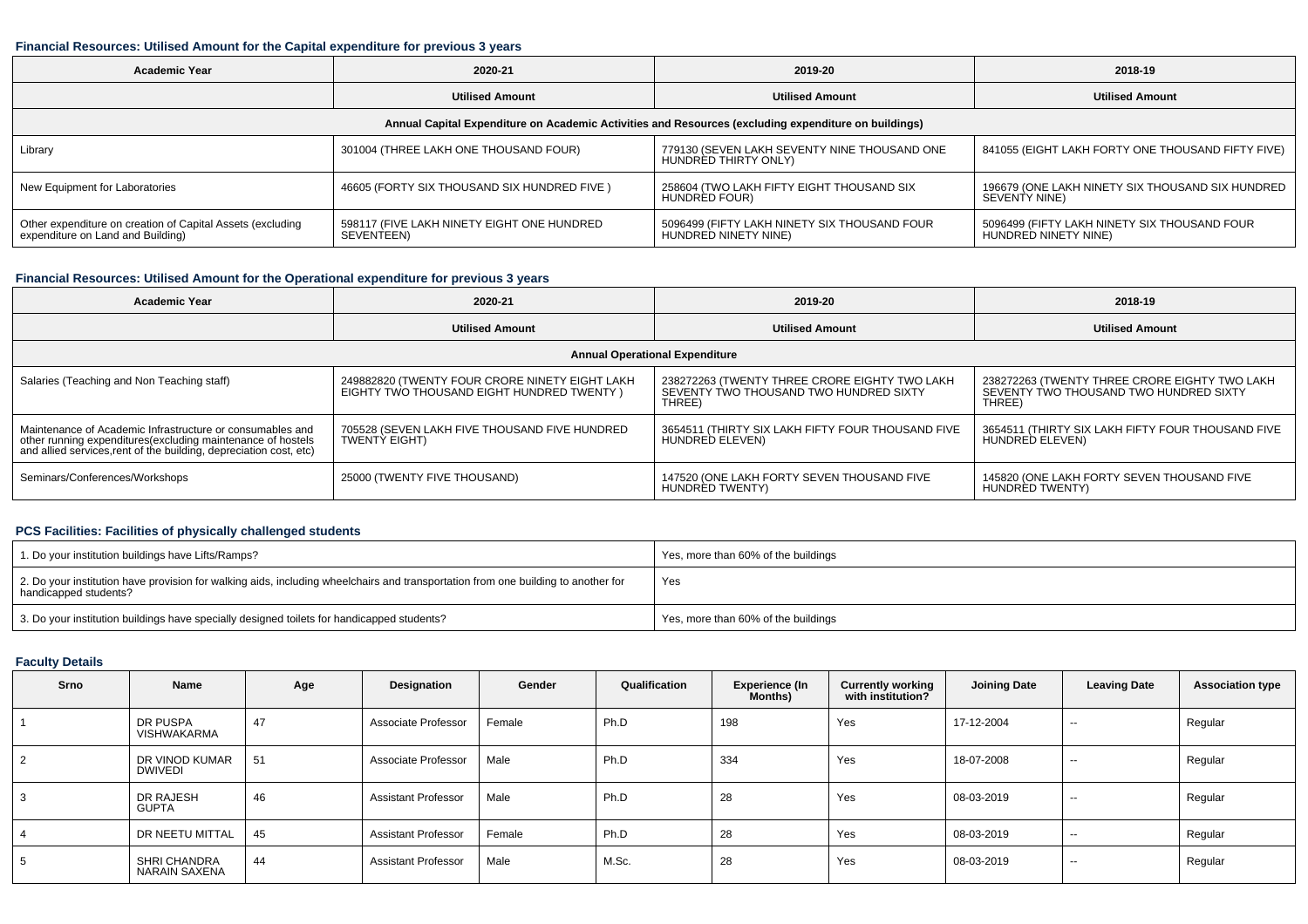| 6  | SHRI KAUSHAL<br><b>KUMAR SHUKLA</b>                 | 52 | Assistant Professor                                 | Male   | M.Sc. | 27  | Yes | 06-04-2019 | $\mathbf{u}$             | Regular |
|----|-----------------------------------------------------|----|-----------------------------------------------------|--------|-------|-----|-----|------------|--------------------------|---------|
| 7  | DR ATAL BIHARI<br><b>MISHRA</b>                     | 60 | Associate Professor                                 | Male   | Ph.D  | 402 | Yes | 30-01-1988 | $\sim$                   | Regular |
| 8  | DR RAKESH<br><b>KUMAR PANDEY</b>                    | 53 | Associate Professor                                 | Male   | Ph.D  | 200 | Yes | 16-12-2004 | $\sim$                   | Regular |
| 9  | DR VIVEK SINGH                                      | 44 | Associate Professor                                 | Male   | Ph.D  | 198 | Yes | 28-01-2005 | $\sim$                   | Regular |
| 10 | SHRI SHASHI<br><b>KANT SHUKLA</b>                   | 59 | Associate Professor                                 | Male   | M.Sc. | 385 | Yes | 23-07-2008 | --                       | Regular |
| 11 | DR M P VIR<br><b>VIKRAM BAHADUR</b><br><b>SINGH</b> | 46 | Associate Professor                                 | Male   | Ph.D  | 198 | Yes | 08-08-2012 | --                       | Regular |
| 12 | DR DEVENDRA<br><b>KUMAR AWASTHI</b>                 | 60 | Associate Professor                                 | Male   | Ph.D  | 387 | Yes | 09-05-1989 | $\sim$                   | Regular |
| 13 | SHRI AJAI KUMAR<br><b>MISHRA</b>                    | 53 | Associate Professor                                 | Male   | M.Sc. | 375 | Yes | 28-04-1990 | $\sim$                   | Regular |
| 14 | DR NIHARIKA<br><b>VERMA</b>                         | 51 | Associate Professor                                 | Female | Ph.D  | 257 | Yes | 25-02-2000 | $\sim$                   | Regular |
| 15 | DR SARITA<br>CHAUHAN                                | 58 | Associate Professor                                 | Female | Ph.D  | 257 | Yes | 06-03-2000 | $\sim$                   | Regular |
| 16 | DR NIRANJANI<br>CHAURASIA                           | 48 | Associate Professor                                 | Female | Ph.D  | 185 | Yes | 17-02-2006 | $\sim$                   | Regular |
| 17 | DR KALPANA<br><b>SINGH</b>                          | 44 | Associate Professor                                 | Female | Ph.D  | 185 | Yes | 17-02-2006 | $\sim$                   | Regular |
| 18 | DR SANGEETA<br><b>VERMA</b>                         | 54 | Associate Professor                                 | Female | Ph.D  | 276 | Yes | 25-07-2008 | $\sim$                   | Regular |
| 19 | DR SANTOSH<br><b>KUMAR SINGH</b>                    | 41 | Associate Professor                                 | Male   | Ph.D  | 150 | Yes | 02-02-2009 | $\sim$                   | Regular |
| 20 | DR ARCHANA<br>MAURYA                                | 46 | Associate Professor                                 | Female | Ph.D  | 150 | Yes | 31-07-2014 | $\sim$                   | Regular |
| 21 | DR MEETA SAH                                        | 60 | Dean / Principal /<br>Director / Vice<br>Chancellor | Female | Ph.D  | 422 | Yes | 22-05-1986 | $\overline{\phantom{a}}$ | Regular |
| 22 | SHRI SWAYAM<br>PRAKASH SHUKLA                       | 55 | Associate Professor                                 | Male   | M.Sc. | 389 | Yes | 22-02-1989 | $\overline{\phantom{a}}$ | Regular |
| 23 | SHRI DHIRAJ<br><b>NIGAM</b>                         | 54 | Associate Professor                                 | Male   | M.Sc. | 375 | Yes | 03-05-1990 | $\mathbf{u}$             | Regular |
| 24 | DR RAJEEV<br><b>MISHRA</b>                          | 53 | Associate Professor                                 | Male   | Ph.D  | 349 | Yes | 14-08-1999 |                          | Regular |
| 25 | DR ALKA SHARMA                                      | 50 | Associate Professor                                 | Female | Ph.D  | 193 | Yes | 28-07-2012 | $\sim$                   | Regular |
| 26 | SHRI RAVI BINWAL                                    | 57 | Associate Professor                                 | Male   | M.Sc. | 246 | Yes | 20-08-2013 | $\sim$                   | Regular |
| 27 | DR KAMAL KUMAR<br>PANDEY                            | 40 | <b>Assistant Professor</b>                          | Male   | Ph.D  | 30  | Yes | 16-04-2019 | $\sim$                   | Regular |
| 28 | Mohd AVAISH                                         | 38 | <b>Assistant Professor</b>                          | Male   | M.Sc. | 22  | Yes | 31-08-2019 | $\sim$                   | Regular |
| 29 | DR HARISH<br>CHANDRA<br>TRIPATHI                    | 60 | Associate Professor                                 | Male   | Ph.D  | 405 | Yes | 21-08-1987 | $\overline{\phantom{a}}$ | Regular |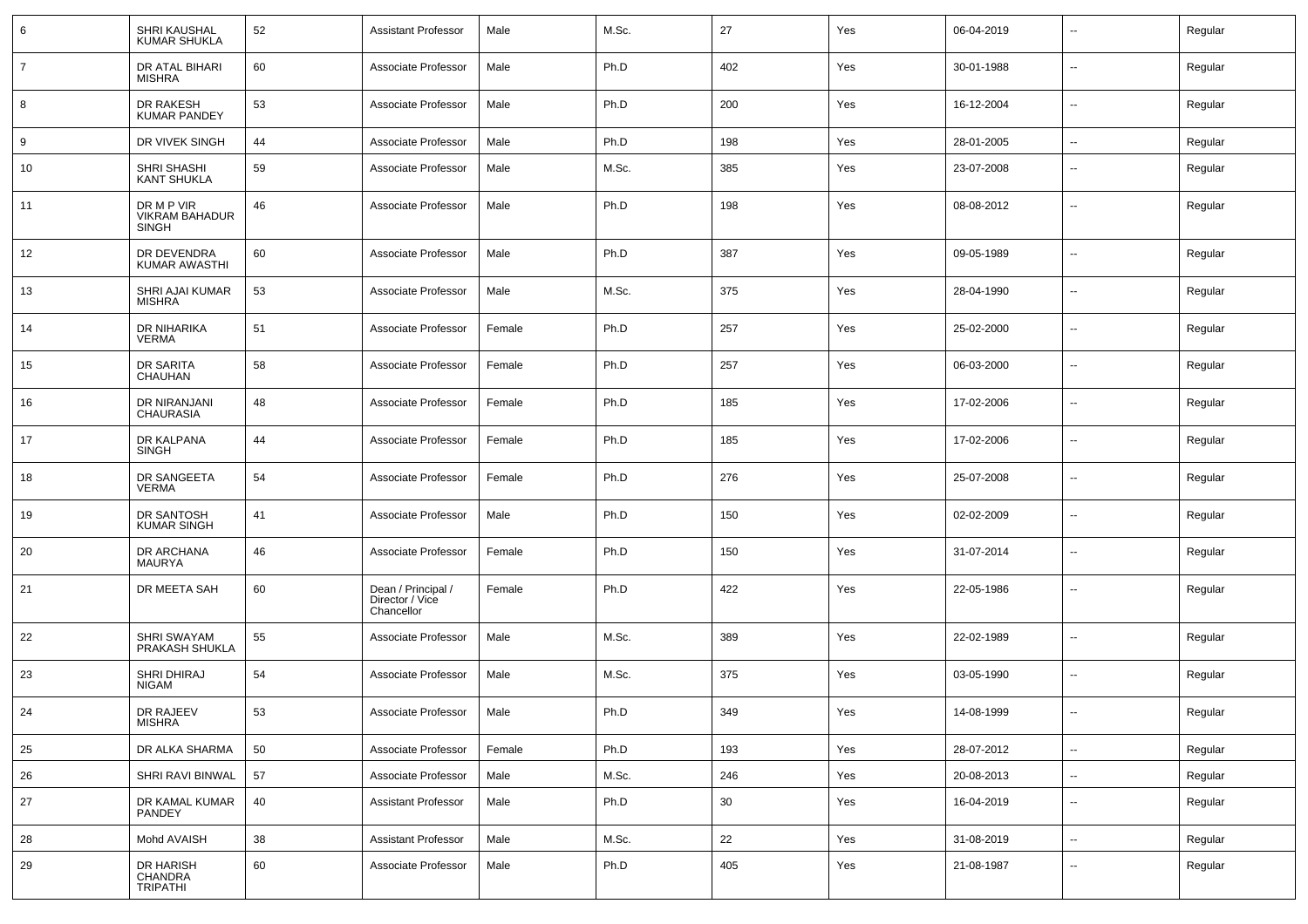| 30 | DR RAJ KUMAR<br>SRIVASTAVA          | 57 | Associate Professor        | Male   | Ph.D | 320 | Yes | 16-11-1994 |                          | Regular |
|----|-------------------------------------|----|----------------------------|--------|------|-----|-----|------------|--------------------------|---------|
| 31 | DR PRATIBHA<br><b>SHUKLA</b>        | 51 | Associate Professor        | Female | Ph.D | 308 | Yes | 22-11-1995 | $\sim$                   | Regular |
| 32 | DR DEBANGANA<br><b>RAJPUT</b>       | 53 | Associate Professor        | Female | Ph.D | 308 | Yes | 01-08-2008 | $\sim$                   | Regular |
| 33 | DR SUSHIL KUMAR                     | 34 | <b>Assistant Professor</b> | Male   | Ph.D | 45  | Yes | 11-08-2017 | $\sim$                   | Regular |
| 34 | DR UMA SHANKAR<br><b>VERMA</b>      | 41 | <b>Assistant Professor</b> | Male   | Ph.D | 45  | Yes | 16-08-2017 | $\overline{\phantom{a}}$ | Regular |
| 35 | DR JITENDRA<br>AWASATHI             | 41 | <b>Assistant Professor</b> | Male   | Ph.D | 29  | Yes | 08-03-2019 | $\mathbf{u}$             | Regular |
| 36 | SHRI ANSHUMALI<br><b>SHARMA</b>     | 55 | Associate Professor        | Male   | Ph.D | 389 | Yes | 22-02-1989 | $\overline{\phantom{a}}$ | Regular |
| 37 | DR SHUCHI<br><b>MISHRA</b>          | 53 | Associate Professor        | Female | Ph.D | 300 | Yes | 12-08-1996 | $\mathbf{u}$             | Regular |
| 38 | <b>DR ARUNI</b><br><b>SHARMA</b>    | 48 | Associate Professor        | Male   | Ph.D | 257 | Yes | 25-02-2000 | $\overline{\phantom{a}}$ | Regular |
| 39 | DR BRIJESH<br>CHANDRA MISHRA        | 46 | Associate Professor        | Male   | Ph.D | 217 | Yes | 10-08-2010 | $\mathbf{u}$             | Regular |
| 40 | DR NEELIMA<br>PANDEY                | 49 | Associate Professor        | Female | Ph.D | 220 | Yes | 20-03-2003 | --                       | Regular |
| 41 | DR GIRIJESH<br><b>TRIPATHI</b>      | 46 | <b>Assistant Professor</b> | Male   | M.A  | 40  | Yes | 31-03-2018 | $\overline{\phantom{a}}$ | Regular |
| 42 | DR RASHMI SONI                      | 46 | Associate Professor        | Female | Ph.D | 237 | Yes | 01-11-2017 | $\mathbf{u}$             | Regular |
| 43 | <b>SHRI MANISH</b><br><b>MISHRA</b> | 36 | <b>Assistant Professor</b> | Male   | M.A  | 35  | Yes | 25-08-2018 | $\overline{\phantom{a}}$ | Regular |
| 44 | DR ANJALI<br>CHAUHAN                | 48 | Associate Professor        | Female | Ph.D | 240 | Yes | 01-08-2001 | $\overline{\phantom{a}}$ | Regular |
| 45 | SHRI SATYA<br>NARAIN BAJPAI         | 61 | Associate Professor        | Male   | M.A  | 389 | Yes | 22-02-1989 | $\overline{\phantom{a}}$ | Regular |
| 46 | DR SARAL<br><b>AWASTHI</b>          | 61 | Associate Professor        | Female | Ph.D | 363 | Yes | 11-04-1991 | $\overline{\phantom{a}}$ | Regular |
| 47 | DR NALIN RANJAN<br>SINGH            | 49 | Associate Professor        | Male   | Ph.D | 204 | Yes | 13-07-2004 | $\overline{\phantom{a}}$ | Regular |
| 48 | DR ANIL KUMAR<br><b>TRIPATHI</b>    | 50 | Associate Professor        | Male   | Ph.D | 241 | Yes | 03-06-2009 | $\overline{\phantom{a}}$ | Regular |
| 49 | DR VANDANA<br>SRIVASTAVA            | 45 | Associate Professor        | Female | Ph.D | 241 | Yes | 01-08-2013 | $\overline{\phantom{a}}$ | Regular |
| 50 | DR KSHAMA<br><b>MISHRA</b>          | 46 | Associate Professor        | Female | Ph.D | 151 | Yes | 30-08-2017 | $\sim$                   | Regular |
| 51 | DR RAJESH<br>KUMAR TIWARI           | 58 | Associate Professor        | Male   | Ph.D | 435 | Yes | 07-08-1999 | $\sim$                   | Regular |
| 52 | DR RAJESH<br>KUMAR PANDEY           | 58 | Associate Professor        | Male   | Ph.D | 404 | Yes | 30-11-1987 | $\overline{\phantom{a}}$ | Regular |
| 53 | DR MOHAMMAD<br>JAVED HABIB          | 56 | Associate Professor        | Male   | Ph.D | 387 | Yes | 19-04-1989 | $\overline{\phantom{a}}$ | Regular |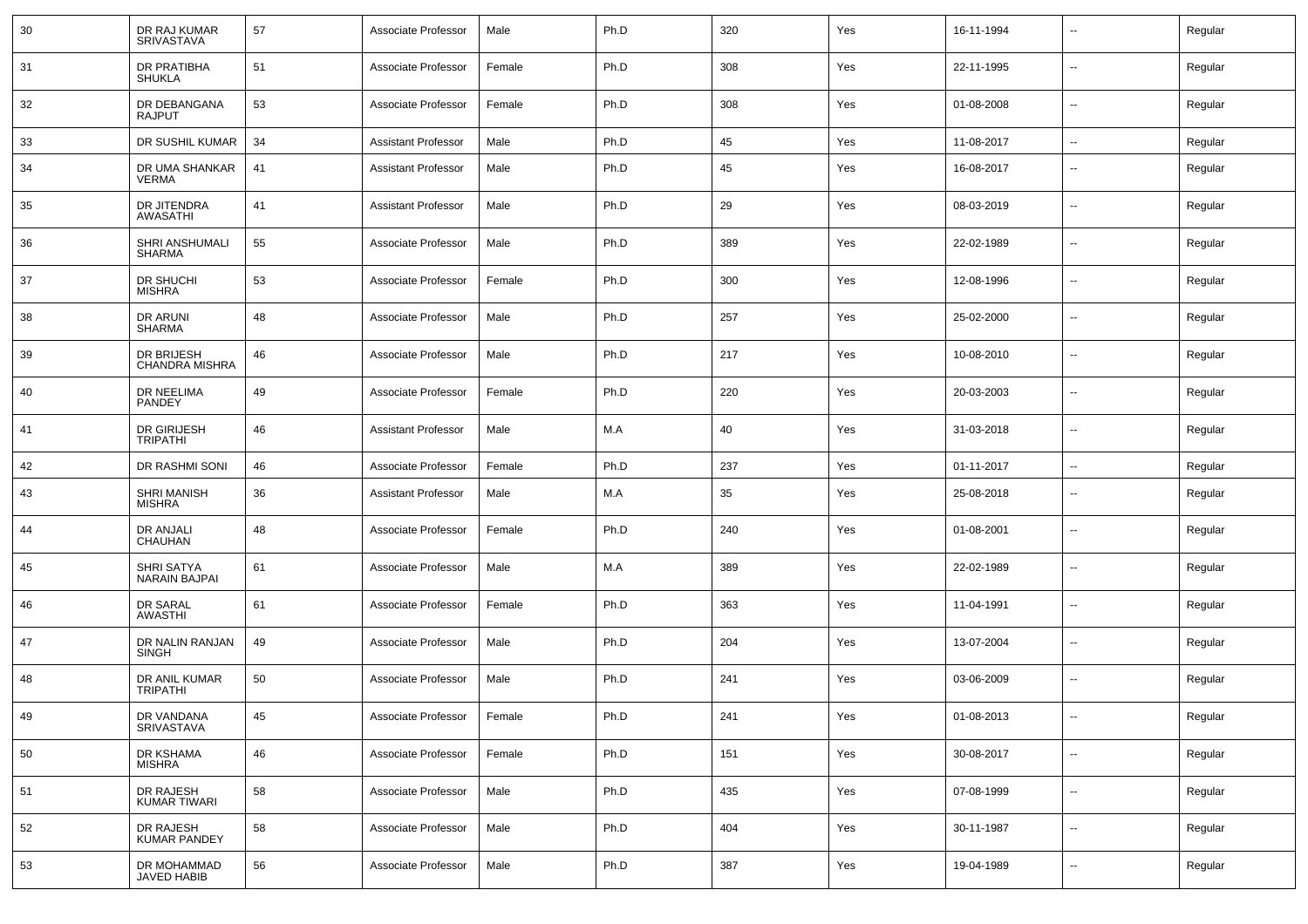| 54 | DR BHARTI<br><b>PANDEY</b>               | 54     | Associate Professor        | Female | Ph.D     | 300 | Yes | 08-08-1996 | $\mathbf{u}$             | Regular |
|----|------------------------------------------|--------|----------------------------|--------|----------|-----|-----|------------|--------------------------|---------|
| 55 | DR HILAL AHMAD                           | 55     | Associate Professor        | Male   | Ph.D     | 400 | Yes | 06-01-2015 | $\sim$                   | Regular |
| 56 | SHRI AMULYA<br>TIWARI                    | 27     | <b>Assistant Professor</b> | Male   | M.A      | 17  | Yes | 05-03-2020 | $\overline{\phantom{a}}$ | Regular |
| 57 | SHRI SUNIL YADAV                         | 28     | <b>Assistant Professor</b> | Male   | M.A      | 17  | Yes | 07-03-2020 | $\sim$                   | Regular |
| 58 | DR SUDHEER<br>CHANDRA HAJELA             | 56     | Associate Professor        | Male   | Ph.D     | 324 | Yes | 06-07-1994 | $\overline{\phantom{a}}$ | Regular |
| 59 | DR CHITWAN<br><b>VERMA</b>               | 55     | Associate Professor        | Female | Ph.D     | 303 | Yes | 27-04-1996 | $\overline{\phantom{a}}$ | Regular |
| 60 | DR SIDDHARTHA<br>SINGH                   | 41     | Associate Professor        | Male   | Ph.D     | 214 | Yes | 25-07-2018 | $\overline{\phantom{a}}$ | Regular |
| 61 | DR VINOD<br><b>CHANDRA</b>               | 55     | Associate Professor        | Male   | Ph.D     | 387 | Yes | 10-04-1989 | $\mathbf{u}$             | Regular |
| 62 | DR RITU GHOSH                            | 52     | Associate Professor        | Female | Ph.D     | 367 | Yes | 09-01-2001 | $\mathbf{u}$             | Regular |
| 63 | DR ANITA BAJPAI                          | 48     | Associate Professor        | Female | Ph.D     | 230 | Yes | 27-02-2015 |                          | Regular |
| 64 | DR SHAMAMA<br>MIRZA                      | 45     | Associate Professor        | Female | Ph.D     | 238 | Yes | 24-07-2015 | $\overline{\phantom{a}}$ | Regular |
| 65 | DR NAMITA NIGAM                          | 55     | Associate Professor        | Female | Ph.D     | 181 | Yes | 07-07-2006 | $\mathbf{u}$             | Regular |
| 66 | SHRI NAGESHWAR<br>PANDEY                 | 59     | Associate Professor        | Male   | M.COM    | 426 | Yes | 31-01-1986 | $\overline{\phantom{a}}$ | Regular |
| 67 | DR ASHUTOSH<br>CHANDRA<br><b>DWIVEDI</b> | 44     | <b>Assistant Professor</b> | Male   | Ph.D     | 135 | Yes | 27-08-2015 |                          | Regular |
| 68 | DR BALWANT<br><b>SINGH</b>               | 44     | Associate Professor        | Male   | Ph.D     | 213 | Yes | 01-10-2015 | $\overline{\phantom{a}}$ | Regular |
| 69 | DR WASIF ALI                             | 32     | <b>Assistant Professor</b> | Male   | Ph.D     | 21  | Yes | 19-10-2019 | $\mathbf{u}$             | Regular |
| 70 | SHRI BALWANT<br><b>KUMAR BARI</b>        | 31     | <b>Assistant Professor</b> | Male   | M.COM    | 21  | Yes | 19-10-2019 | --                       | Regular |
| 71 | SHRI AJAY<br>PRAKASH                     | 32     | <b>Assistant Professor</b> | Male   | M.COM    | 21  | Yes | 22-10-2019 | --                       | Regular |
| 72 | DR KAUSHAL<br><b>KISHORE SHUKLA</b>      | 56     | Associate Professor        | Male   | Ph.D     | 373 | Yes | 21-06-1990 | --                       | Regular |
| 73 | <b>MOHD ARIF</b>                         | 33     | <b>Assistant Professor</b> | Male   | M.COM    | 21  | Yes | 19-10-2019 |                          | Regular |
| 74 | DR ARUN KUMAR<br><b>MISRA</b>            | 57     | Associate Professor        | Male   | Ph.D     | 390 | Yes | 09-01-1989 |                          | Regular |
| 75 | DR AJAY SHUKLA                           | 54     | Associate Professor        | Male   | Ph.D     | 296 | Yes | 15-11-1996 | $\sim$                   | Regular |
| 76 | DR SURENDRA<br>KUMAR CHAUHAN             | 55     | Associate Professor        | Male   | Ph.D     | 241 | Yes | 11-03-2015 | $\sim$                   | Regular |
| 77 | DR SHIV SHANKAR<br><b>MISHRA</b>         | 48     | Associate Professor        | Male   | Ph.D     | 221 | Yes | 08-08-2019 | $\sim$                   | Regular |
| 78 | DR ANIKESH<br>PRAKASH                    | $33\,$ | <b>Assistant Professor</b> | Male   | Ph.D     | 21  | Yes | 19-10-2019 | $\sim$                   | Regular |
| 79 | SHRI MANOJ<br><b>KUMAR</b>               | 34     | <b>Assistant Professor</b> | Male   | $M.$ COM | 21  | Yes | 19-10-2019 | $\sim$                   | Regular |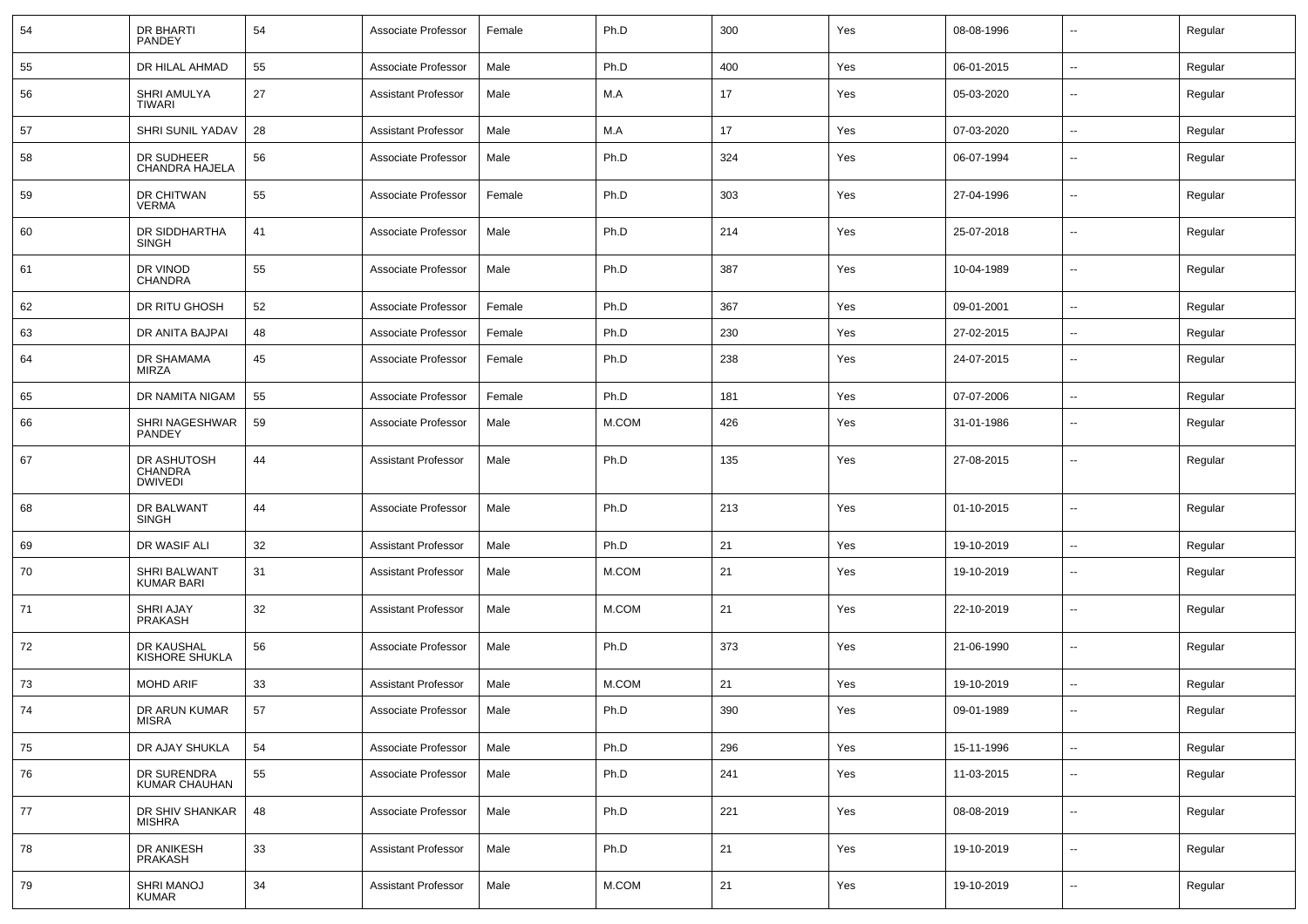| 80  | <b>SHRI SANJAY</b><br><b>KUMAR SINGH</b>          | 30 | <b>Assistant Professor</b> | Male   | M.COM      | 21  | Yes | 19-10-2019 | $\overline{\phantom{a}}$ | Regular             |
|-----|---------------------------------------------------|----|----------------------------|--------|------------|-----|-----|------------|--------------------------|---------------------|
| 81  | SHRI INDRAPAL                                     | 30 | <b>Assistant Professor</b> | Male   | M.COM      | 21  | Yes | 19-10-2019 | ⊷.                       | Regular             |
| 82  | <b>SHRI SANGRAM</b><br><b>SINGH</b>               | 38 | <b>Assistant Professor</b> | Male   | M.COM      | 21  | Yes | 05-11-2019 | $\overline{\phantom{a}}$ | Regular             |
| 83  | SHRI SANJAY<br>KUMAR CHAUHAN                      | 33 | <b>Assistant Professor</b> | Male   | M.COM      | 21  | Yes | 05-11-2019 | $\overline{\phantom{a}}$ | Regular             |
| 84  | DR PAYAL GUPTA                                    | 45 | Associate Professor        | Female | Ph.D       | 234 | Yes | 11-11-2008 | $\overline{\phantom{a}}$ | Regular             |
| 85  | DR SUSHMA<br><b>MISHRA</b>                        | 60 | Associate Professor        | Female | Ph.D       | 376 | Yes | 13-08-2013 | --                       | Regular             |
| 86  | DR TIRMAL SINGH                                   | 50 | Associate Professor        | Male   | Ph.D       | 236 | Yes | 01-08-2014 | $\overline{\phantom{a}}$ | Regular             |
| 87  | DR PERVEEN<br><b>KUMAR</b>                        | 46 | Associate Professor        | Male   | Ph.D       | 236 | Yes | 19-03-2015 | -−                       | Regular             |
| 88  | DR MANI JOSHI                                     | 49 | <b>Assistant Professor</b> | Female | Ph.D       | 120 | Yes | 01-04-2017 | --                       | Regular             |
| 89  | DR MADHU GAUR                                     | 45 | Associate Professor        | Female | Ph.D       | 176 | Yes | 10-08-2016 | $\overline{\phantom{a}}$ | Regular             |
| 90  | DR ABHISHEK<br><b>KUMAR SINGH</b>                 | 38 | <b>Assistant Professor</b> | Male   | Ph.D       | 37  | Yes | 06-03-2018 | $\overline{\phantom{a}}$ | Regular             |
| 91  | SHRI SHEERAZ<br><b>LATIF AHMAD</b><br><b>KHAN</b> | 58 | Associate Professor        | Male   | LLM        | 300 | Yes | 02-08-1996 | --                       | Regular             |
| 92  | <b>SHRITAJ</b><br><b>MOHAMMAD</b>                 | 59 | Associate Professor        | Male   | <b>LLM</b> | 295 | Yes | 20-12-1996 | $\overline{\phantom{a}}$ | Regular             |
| 93  | SHRI SANNIVESH<br><b>MISHRA</b>                   | 58 | Associate Professor        | Male   | LLM        | 264 | Yes | 05-08-1999 | $\overline{\phantom{a}}$ | Regular             |
| 94  | DR MANOJ KUMAR<br>PANDEY                          | 52 | Associate Professor        | Male   | Ph.D       | 264 | Yes | 11-08-1999 | ⊷.                       | Regular             |
| 95  | DR LILY<br>SRIVASTAVA                             | 56 | Associate Professor        | Female | Ph.D       | 258 | Yes | 24-08-2005 | $\overline{\phantom{a}}$ | Regular             |
| 96  | DR SANTOSH<br><b>KUMAR SINGH</b>                  | 50 | Associate Professor        | Male   | Ph.D       | 246 | Yes | 01-04-2015 | $\overline{\phantom{a}}$ | Regular             |
| 97  | SHRI BALESHWAR<br>PRASAD                          | 47 | <b>Assistant Professor</b> | Male   | <b>LLM</b> | 46  | Yes | 16-09-2017 | ⊷.                       | Regular             |
| 98  | Ms SUNEETA<br>RATHORE                             | 40 | <b>Assistant Professor</b> | Female | LLM        | 46  | Yes | 16-09-2017 | $\overline{\phantom{a}}$ | Regular             |
| 99  | SHRI DILIP KUMAR                                  | 34 | <b>Assistant Professor</b> | Male   | <b>LLM</b> | 46  | Yes | 16-09-2017 | $\sim$                   | Regular             |
| 100 | SHRI MAHENDRA<br>KUMAR BAISHYA                    | 34 | <b>Assistant Professor</b> | Male   | LLM        | 46  | Yes | 16-09-2017 | $\sim$                   | Regular             |
| 101 | <b>SHRI DIWAKAR</b><br>YADAV                      | 40 | <b>Assistant Professor</b> | Male   | LLM        | 46  | Yes | 16-09-2017 | $\sim$                   | Regular             |
| 102 | DR RAJESH<br>TRIPATHI                             | 45 | <b>Assistant Professor</b> | Male   | Ph.D       | 142 | Yes | 05-10-2009 | Ξ.                       | Adhoc / Contractual |
| 103 | DR RAVI RANJAN<br>SINGH BHADAURIA                 | 51 | <b>Assistant Professor</b> | Male   | Ph.D       | 156 | Yes | 01-08-2008 | Ξ.                       | Adhoc / Contractual |
| 104 | DR MAMTA DIXIT                                    | 47 | <b>Assistant Professor</b> | Female | Ph.D       | 144 | Yes | 01-08-2009 | Ξ.                       | Adhoc / Contractual |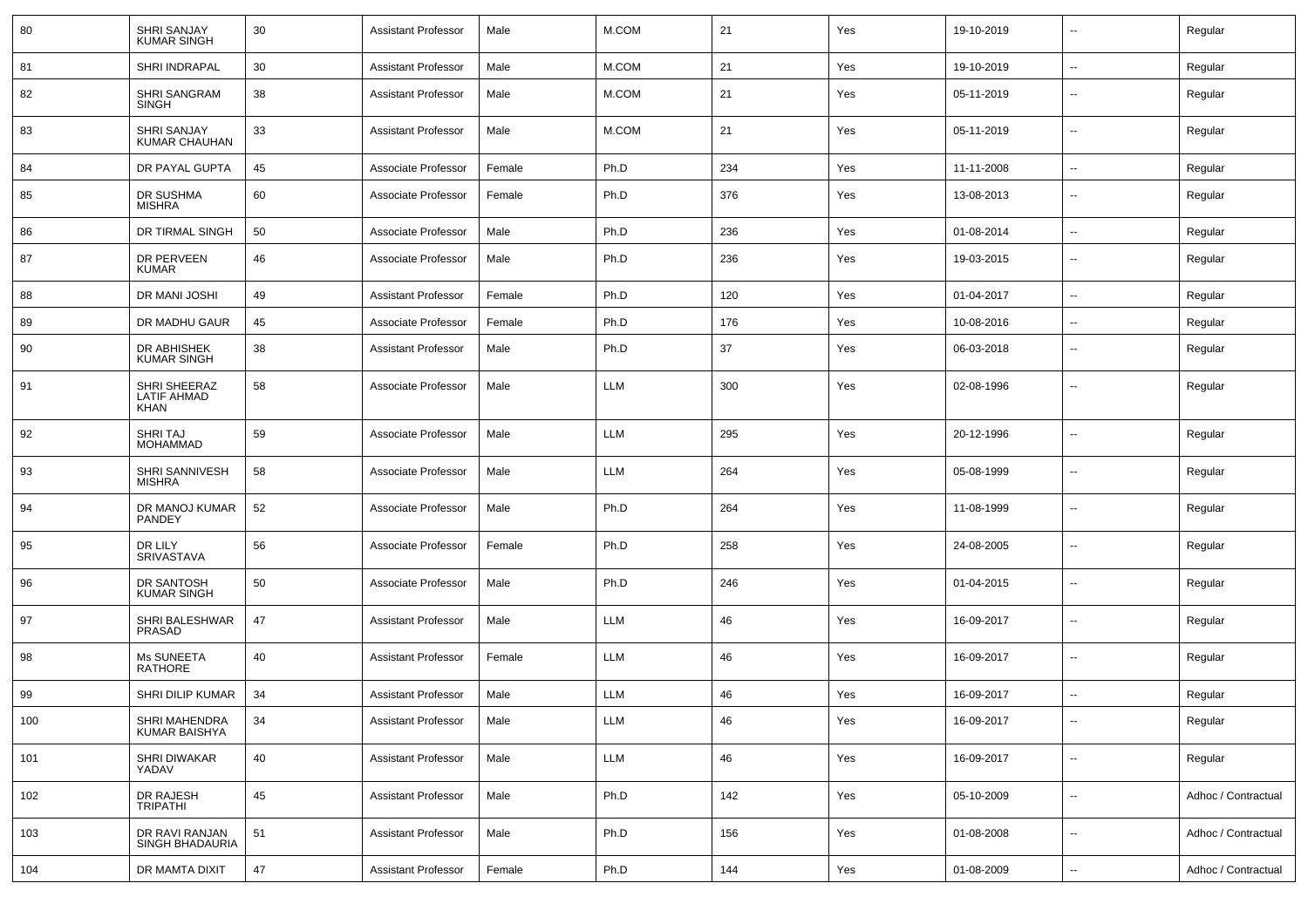| 105 | DR MANAS MANI<br><b>TRIPATHI</b>                 | 46 | <b>Assistant Professor</b> | Male   | Ph.D            | 71  | Yes | 04-09-2015 | $\sim$                   | Adhoc / Contractual |
|-----|--------------------------------------------------|----|----------------------------|--------|-----------------|-----|-----|------------|--------------------------|---------------------|
| 106 | DR AJAI KUMAR<br><b>TRIPATHI</b>                 | 47 | <b>Assistant Professor</b> | Male   | Ph.D            | 71  | Yes | 04-09-2015 | $\sim$                   | Adhoc / Contractual |
| 107 | DR SHIRISH<br><b>TANDON</b>                      | 50 | <b>Assistant Professor</b> | Male   | Ph.D            | 140 | Yes | 10-12-2009 | $\sim$                   | Adhoc / Contractual |
| 108 | DR ANAMIKA<br>SAXENA                             | 44 | <b>Assistant Professor</b> | Female | Ph.D            | 156 | Yes | 01-08-2008 | $\sim$                   | Adhoc / Contractual |
| 109 | <b>MS NEHA RAITANI</b>                           | 36 | <b>Assistant Professor</b> | Female | M.COM           | 71  | Yes | 10-09-2015 | $\sim$                   | Adhoc / Contractual |
| 110 | SHRI SAMEER<br><b>HUSSAIN RIZVI</b>              | 30 | <b>Assistant Professor</b> | Male   | M.COM           | 71  | Yes | 09-09-2015 | $\overline{\phantom{a}}$ | Adhoc / Contractual |
| 111 | DR VIVEK KUMAR<br>TIWARI                         | 35 | <b>Assistant Professor</b> | Male   | Ph.D            | 48  | Yes | 01-08-2017 | $\overline{\phantom{a}}$ | Adhoc / Contractual |
| 112 | DR NOOR US<br>SABA                               | 32 | <b>Assistant Professor</b> | Female | Ph.D            | 32  | Yes | 07-12-2018 | $\overline{\phantom{a}}$ | Adhoc / Contractual |
| 113 | DR KALPANA<br>SHARMA                             | 36 | <b>Assistant Professor</b> | Female | Ph.D            | 17  | Yes | 03-03-2020 | $\overline{\phantom{a}}$ | Adhoc / Contractual |
| 114 | DR SAMAN KHAN                                    | 40 | <b>Assistant Professor</b> | Female | Ph.D            | 156 | Yes | 01-08-2008 | --                       | Adhoc / Contractual |
| 115 | DR VIJAY RAJ<br>SRIVASTAVA                       | 47 | <b>Assistant Professor</b> | Male   | Ph.D            | 156 | Yes | 01-08-2008 | $\sim$                   | Adhoc / Contractual |
| 116 | DR SHIVANGI<br>SHARMA                            | 32 | <b>Assistant Professor</b> | Female | Ph.D            | 71  | Yes | 02-09-2015 | $\sim$                   | Adhoc / Contractual |
| 117 | SHRI SHARAD<br><b>KUMAR</b><br><b>CHATURVEDI</b> | 39 | <b>Assistant Professor</b> | Male   | MBA             | 71  | Yes | 01-09-2015 | $\sim$                   | Adhoc / Contractual |
| 118 | <b>MRS SHIKHA</b><br>AGARWAL                     | 38 | <b>Assistant Professor</b> | Female | Ph.D            | 32  | Yes | 05-12-2018 | $\overline{\phantom{a}}$ | Adhoc / Contractual |
| 119 | DR NRIPENDRA<br><b>KUMAR BAJPAI</b>              | 54 | <b>Assistant Professor</b> | Male   | Ph.D            | 146 | Yes | 19-05-2009 | $\overline{\phantom{a}}$ | Adhoc / Contractual |
| 120 | DR DHIRENDRA<br><b>MANI TRIPATHI</b>             | 48 | <b>Assistant Professor</b> | Male   | Ph.D            | 146 | Yes | 19-05-2009 | $\overline{\phantom{a}}$ | Adhoc / Contractual |
| 121 | DR MOHD KAMIL<br>KHAN                            | 42 | <b>Assistant Professor</b> | Male   | Ph.D            | 155 | Yes | 09-09-2008 | $\overline{\phantom{a}}$ | Adhoc / Contractual |
| 122 | DR SHARAD<br>CHAURASIYA                          | 37 | <b>Assistant Professor</b> | Male   | Ph.D            | 146 | Yes | 19-05-2009 | $\overline{\phantom{a}}$ | Adhoc / Contractual |
| 123 | DR ANIL KUMAR<br><b>TRIPATHI</b>                 | 45 | <b>Assistant Professor</b> | Male   | Ph.D            | 142 | Yes | 19-05-2009 | $\overline{\phantom{a}}$ | Adhoc / Contractual |
| 124 | DR SUYASH<br><b>SHUKLA</b>                       | 48 | <b>Assistant Professor</b> | Male   | Ph.D            | 137 | Yes | 22-02-2010 | $\sim$                   | Adhoc / Contractual |
| 125 | <b>MS ANUPAMA</b><br>YADAV                       | 25 | <b>Assistant Professor</b> | Female | MSc(Statistics) | 24  | Yes | 18-07-2019 | $\sim$                   | Adhoc / Contractual |
| 126 | DR AMARENDRA<br><b>KUMAR SHARMA</b>              | 35 | <b>Assistant Professor</b> | Male   | Ph.D            | 18  | Yes | 13-01-2020 | $\sim$                   | Adhoc / Contractual |
| 127 | DR RAMESH<br><b>PRATP SINGH</b>                  | 49 | <b>Assistant Professor</b> | Male   | Ph.D            | 204 | Yes | 16-07-2004 | $\sim$                   | Adhoc / Contractual |
| 128 | DR DEVIKA<br><b>SHUKLA</b>                       | 46 | <b>Assistant Professor</b> | Female | Ph.D            | 178 | Yes | 18-09-2006 | $\overline{\phantom{a}}$ | Adhoc / Contractual |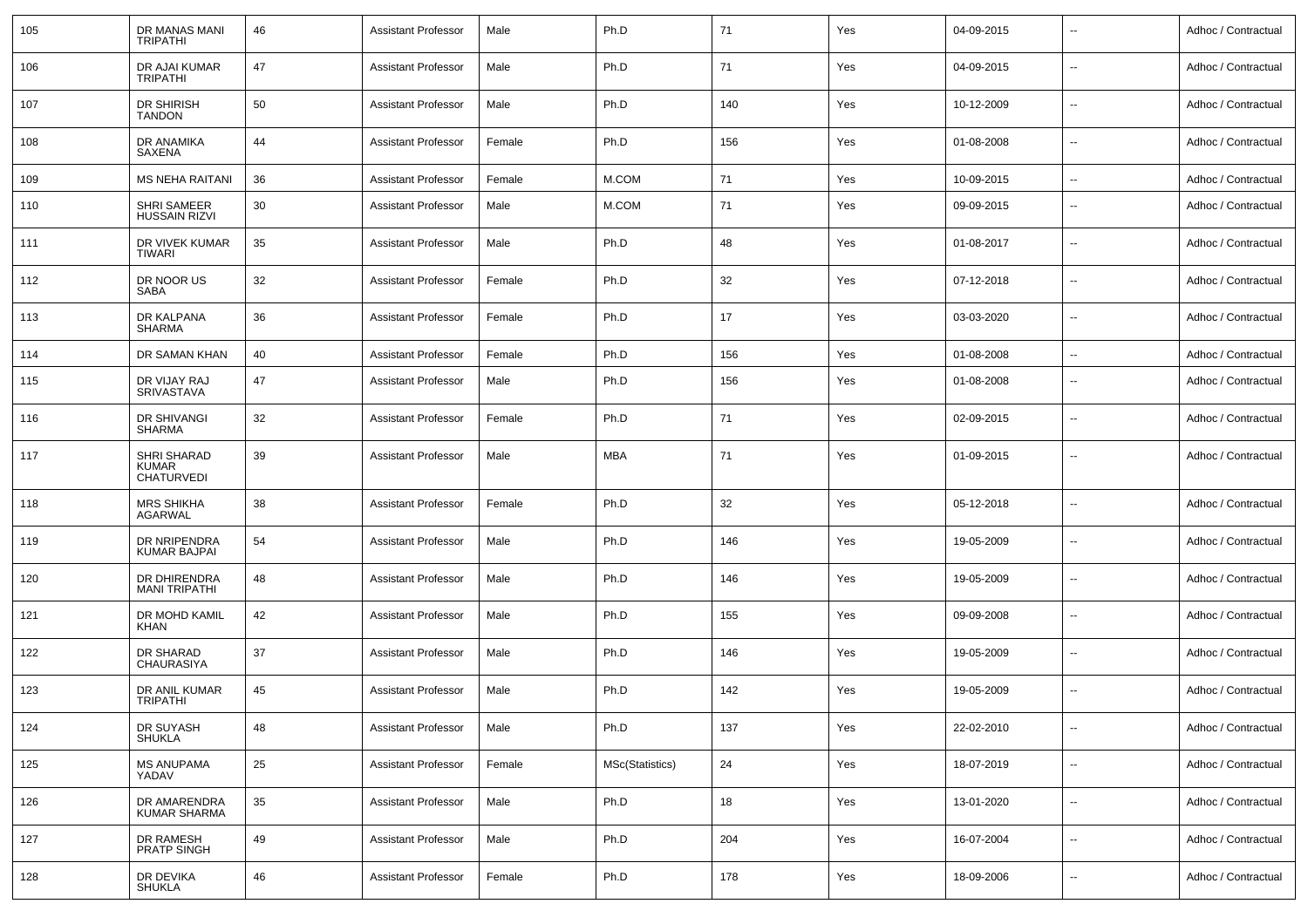| 129 | DR SUGANDHA<br><b>KHARE</b>        | 48 | <b>Assistant Professor</b> | Female | Ph.D  | 29  | Yes | 05-03-2019 | $\overline{\phantom{a}}$ | Adhoc / Contractual |
|-----|------------------------------------|----|----------------------------|--------|-------|-----|-----|------------|--------------------------|---------------------|
| 130 | DR MUKESH<br><b>MAURYA</b>         | 41 | <b>Assistant Professor</b> | Male   | Ph.D  | 31  | Yes | 12-12-2018 | $\sim$                   | Adhoc / Contractual |
| 131 | DR SONIYA SINGH                    | 40 | <b>Assistant Professor</b> | Female | Ph.D  | 17  | Yes | 03-03-2020 | $\sim$                   | Adhoc / Contractual |
| 132 | DR DOLLY BAJPAI                    | 40 | <b>Assistant Professor</b> | Female | Ph.D  | 17  | Yes | 03-03-2020 | --                       | Adhoc / Contractual |
| 133 | DR SHUCHI GUPTA                    | 32 | <b>Assistant Professor</b> | Female | Ph.D  | 47  | Yes | 25-08-2017 | $\overline{\phantom{a}}$ | Adhoc / Contractual |
| 134 | DR RAGHUBAR<br><b>DAYAL MISHRA</b> | 46 | <b>Assistant Professor</b> | Male   | Ph.D  | 184 | Yes | 11-03-2006 | $\sim$                   | Adhoc / Contractual |
| 135 | DR PRASHANT<br><b>PANDEY</b>       | 43 | <b>Assistant Professor</b> | Male   | Ph.D  | 169 | Yes | 01-07-2004 | $\sim$                   | Adhoc / Contractual |
| 136 | DR UDITA DIXIT                     | 46 | <b>Assistant Professor</b> | Female | Ph.D  | 156 | Yes | 06-08-2008 | $\sim$                   | Adhoc / Contractual |
| 137 | DR NAVAL<br>KISHORE TIWARI         | 45 | <b>Assistant Professor</b> | Male   | Ph.D  | 177 | Yes | 01-11-2006 | $\overline{\phantom{a}}$ | Other               |
| 138 | DR VIJAY PRAKSH<br><b>MISHRA</b>   | 47 | <b>Assistant Professor</b> | Male   | Ph.D  | 200 | Yes | 28-11-2004 | $\overline{\phantom{a}}$ | Adhoc / Contractual |
| 139 | SHRI RAVI TOLANI                   | 28 | <b>Assistant Professor</b> | Male   | M.COM | 16  | Yes | 03-03-2020 | $\ddotsc$                | Adhoc / Contractual |
| 140 | DR SAPNA PANDE                     | 48 | <b>Assistant Professor</b> | Female | Ph.D  | 48  | Yes | 27-07-2017 | $\sim$                   | Adhoc / Contractual |
| 141 | DR SUDHEER<br><b>KUMAR</b>         | 33 | <b>Assistant Professor</b> | Male   | Ph.D  | 31  | Yes | 08-12-2018 | $\sim$                   | Adhoc / Contractual |
| 142 | DR NIRMAL<br><b>KUMAR VERMA</b>    | 33 | <b>Assistant Professor</b> | Male   | Ph.D  | 27  | Yes | 05-03-2019 | $\overline{\phantom{a}}$ | Adhoc / Contractual |
| 143 | DR TULIKA<br>JAUHARI               | 44 | <b>Assistant Professor</b> | Female | Ph.D  | 16  | Yes | 03-03-2020 | $\overline{\phantom{a}}$ | Adhoc / Contractual |
| 144 | DR PRANAV<br><b>UPADHYAY</b>       | 33 | <b>Assistant Professor</b> | Male   | Ph.D  | 48  | Yes | 27-07-2017 | $\overline{\phantom{a}}$ | Adhoc / Contractual |
| 145 | DR NEETA<br><b>CHAKRAVARTY</b>     | 45 | <b>Assistant Professor</b> | Female | Ph.D  | 47  | Yes | 28-08-2017 | $\sim$                   | Adhoc / Contractual |
| 146 | DR JAYA                            | 40 | <b>Assistant Professor</b> | Female | Ph.D  | 47  | Yes | 28-08-2017 | $\overline{\phantom{a}}$ | Adhoc / Contractual |
| 147 | DR POOJA DIXIT                     | 46 | <b>Assistant Professor</b> | Female | Ph.D  | 17  | Yes | 03-03-2020 | $\overline{\phantom{a}}$ | Adhoc / Contractual |
| 148 | SHRI VIPIN<br>PANDEY               | 34 | <b>Assistant Professor</b> | Male   | M.A   | 48  | Yes | 01-08-2017 | $\overline{\phantom{a}}$ | Adhoc / Contractual |
| 149 | DR SUNIL PATI<br><b>TRIPATHI</b>   | 37 | <b>Assistant Professor</b> | Male   | Ph.D  | 48  | Yes | 01-08-2017 | $\sim$                   | Adhoc / Contractual |
| 150 | DR NEELAM<br>AGARWAL               | 42 | <b>Assistant Professor</b> | Female | Ph.D  | 48  | Yes | 01-08-2017 | $\sim$                   | Adhoc / Contractual |
| 151 | DR DHURANDHAR<br>YADAV             | 43 | <b>Assistant Professor</b> | Male   | Ph.D  | 48  | Yes | 31-07-2017 | $\sim$                   | Adhoc / Contractual |
| 152 | DR SHEWETA<br><b>MISHRA</b>        | 37 | <b>Assistant Professor</b> | Female | Ph.D  | 23  | Yes | 26-08-2019 | $\sim$                   | Adhoc / Contractual |
| 153 | <b>MS SIMRAN</b>                   | 24 | <b>Assistant Professor</b> | Female | Ph.D  | 24  | Yes | 05-08-2019 | $\overline{\phantom{a}}$ | Other               |
| 154 | <b>SHRI SUSHIL</b><br>KAITHVAAS    | 36 | <b>Assistant Professor</b> | Male   | M.COM | 71  | No  | 01-09-2015 | 30-09-2020               | Adhoc / Contractual |